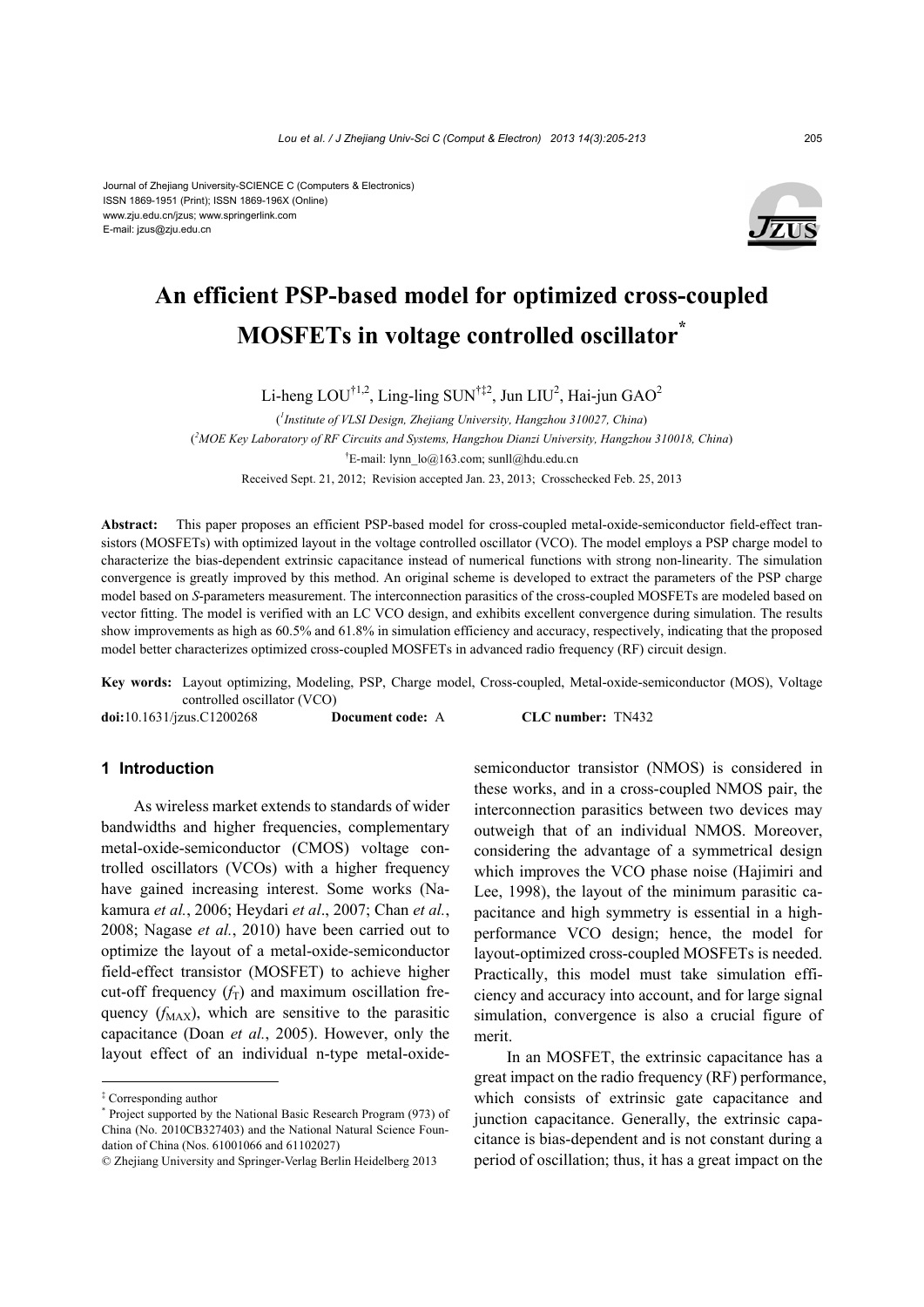accuracy of frequency prediction in simulation. The model for junction capacitance is relatively simple and achieves convergence during simulation. The standard compact models derive the extrinsic gate capacitance behavior based on semi-empirical methods (Liu *et al.*, 1999) or physical methods (Li *et al.*, 2008); however, the lack of standard procedures for extracting model parameters has driven foundries to develop their own numerical fitting functions with strong non-linearities for this capacitance. These functions provide good numerical fittings in *S*-parameters. However, the excellent fitting in *S*-parameters does not guarantee accurate simulation of any non-linear circuit, as *S*-parameters are naturally small-signal parameters (Heydari *et al.*, 2007); on the other hand, the fitting functions of strong non-linearity have a poor physical basis and suffer from convergence problems, especially in periodic steady state (PSS) simulation.

This paper proposes an efficient model for layout-optimized cross-coupled MOSFETs in VCO, which considers cross-coupled MOSFETs as a unit device. A PSP charge model is used to characterize the bias-dependent extrinsic capacitance instead of numerical non-linear functions to improve the simulation convergence. An original scheme for the PSP charge model extraction is developed based on *S*-parameters measurements since there is no standard extraction procedure. The parasitic parameters introduced by interconnection are modeled with vector fitting (Gustavsen and Semlyen, 1999), which accelerates the circuit-level simulation compared with the normal post-layout parasitic extraction. This paper is arranged as follows: Section 2 gives a brief introduction to some extrinsic capacitance models. In Section 3, the optimized layout of the cross-coupled NMOS is investigated, followed by analysis of the equivalent circuits of both common-source NMOS and optimized cross-coupled pair. Subsequently, the PSP charge model extraction and interconnection parasitics are demonstrated. In Section 4, fitted curves of gate and gate-to-drain capacitance are presented after the PSP charge model is extracted. Interconnect admittance is extracted with vector fitting. Subsequently, an NMOS-only LC VCO is designed and fabricated to verify the simulation convergence, efficiency, and accuracy of the proposed model. Finally, conclusions are given in Section 5.

## **2 Brief overview of extrinsic capacitance modeling**

In an MOSFET, the extrinsic capacitance consists of the extrinsic gate capacitance,  $C_{\text{GDEX}}$  and  $C<sub>GSEX</sub>$ , as well as the drain/source-to-bulk junction capacitance,  $C_{\text{JDB}}$  and  $C_{\text{JSB}}$  (Fig. 1). The extrinsic gate capacitance is composed of fringe capacitance and overlap capacitance. Theoretically, the fringe capacitance consists of an outer portion as well as inner portion. BSIM3v3 considers the outer fringe capacitance as bias-independent while the inner as bias-dependent but usually comes under the overlap capacitance.



**Fig. 1 Extrinsic capacitance of a common-source n-type metal-oxide-semiconductor transistor (NMOS)**

As for the junction capacitance, it is generally considered as the diode capacitance. Since the drain-to-bulk (D-B) diode is inversely biased while the source-to-bulk (S-B) diode is shorted in most of circuit topology, the D-B junction capacitance is the dominated contributor of the junction capacitance, which is well modeled by (Liu *et al*., 1999)

$$
C_{\text{JDB}} = C_{\text{J}} \cdot \left( 1 + M_{\text{J}} \frac{V_{\text{DB}}}{P_{\text{B}}} \right),\tag{1}
$$

where  $C_J$ ,  $M_J$ , and  $P_B$  are bias-independent coefficients. This model seldom causes convergence problems during simulation since it has linear nature.

Unfortunately, the model of extrinsic capacitance at the gate is more complex and is treated differently in different standard models. BSIM3v3 divides the extrinsic gate capacitance into the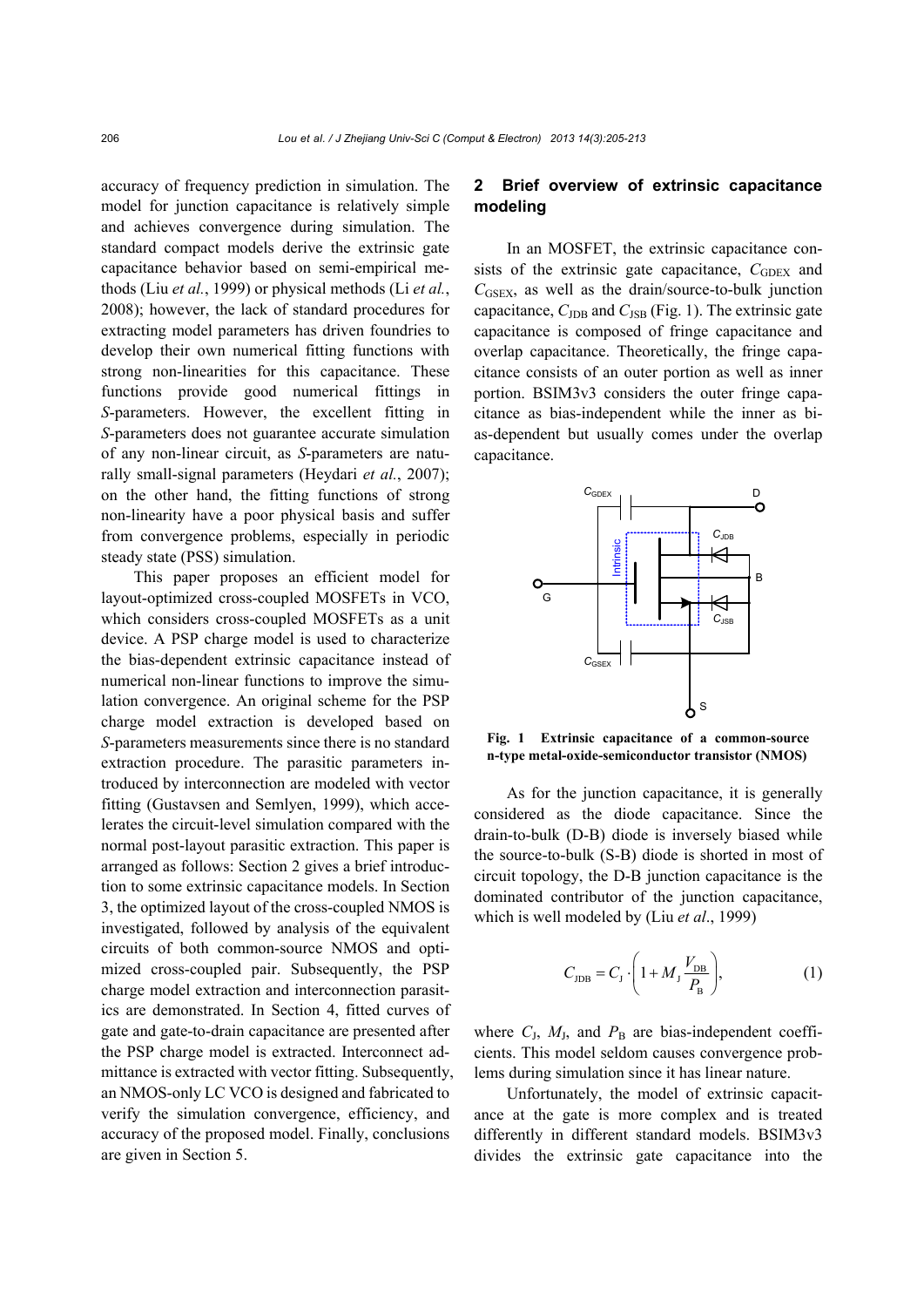bias-independent fringe capacitance (strictly speaking, the outer fringe capacitance) and the bias-dependent overlap capacitance (overlap capacitance associated with the inner fringe capacitance). The biasindependent fringe capacitance is constant when the terminal voltage changes, and for bias-dependent overlap capacitance, accuracy and convergence of its model need to be carefully considered. For example, the BSIM models the overlap gate-to-drain capacitance, *C*<sub>GDOV</sub> (per unit gate-width), as

$$
C_{\text{GDOV}} = \frac{\partial (Q_{\text{D,overlap}}/W_{\text{active}})}{\partial V_{\text{GD}}}
$$
  
=  $\frac{\partial}{\partial V_{\text{GD}}}\left\{ \text{CGD0} \cdot V_{\text{GD}} + \text{CGD1} \cdot \left[ V_{\text{GD}} - V_{\text{GD, overlap}} \right] - \frac{\text{CKAPPA}}{2} \cdot \left( -1 + \sqrt{1 - \frac{4V_{\text{GD, overlap}}}{\text{CKAPPA}}} \right) \right\},$   

$$
V_{\text{GD, overlap}} = \frac{1}{2} \left( V_{\text{GD}} + \delta_1 - \sqrt{(V_{\text{GD}} + \delta_1)^2 + 4\delta_1} \right),
$$
 (3)

where CGD0, CGD1, and CKAPPA are model parameters. Eqs. (2) and (3) show weak non-linearities by introducing the square root, which will not change significantly as 
$$
V_{GD}
$$
 swings, nor will it cause a convergence problem.

 $\delta_1 = 0.02 V,$ 

PSP 102.3 has a different theory as it considers both the fringe and the overlap gate capacitance,  $C_{FR}$ and *C*<sub>GXOV</sub>, respectively, as bias-dependent. According to the PSP extrinsic charge model (Li *et al.*, 2008), the extrinsic gate-to-drain capacitance,  $C_{\text{FRD}}$  and *C*<sub>GDOV</sub>, are derived as

$$
C_{\rm{GDOV}} = \frac{\partial Q_{\rm{D, overlap}}}{\partial V_{\rm{GD}}} = \frac{\partial (\text{CGOVD} \cdot (V_{\rm{GS}} - V_{\rm{DS}} - \psi_{\rm{dov}}))}{\partial V_{\rm{GD}}},\tag{4}
$$

$$
C_{\text{FRD}} = \frac{\partial Q_{\text{FD, overlap}}}{\partial V_{\text{GD}}} = \frac{\partial (\text{CFRD} \cdot (V_{\text{GS}} - V_{\text{DS}}))}{\partial V_{\text{GD}}}, \quad (5)
$$

where the surface potential at the overlap drain is given by

$$
\psi_{\rm dov} = -\phi_{\rm r} x_{\rm dov} \left( -\frac{V_{\rm GS} - V_{\rm DS}}{\phi_{\rm r}} \right). \tag{6}
$$

CGOVD and CFRD are model parameters,  $\phi_{\Gamma}$  is the thermal voltage (kT/q), and  $x_{\text{dov}}$  (V) is a processparameter-related function which is linear with regard to the terminal voltage. The PSP extrinsic charge model will not cause a convergence problem, either. Note that although  $C_{\text{FRD}}$  is bias-dependent, its bias sensitivity is much lower than that of *C*<sub>GDOV</sub>, because the latter is also modulated by the surface potential at the overlap drain.

As mentioned before, foundries prefer to the models with extractable parameters. Sometimes, they choose numerical models rather than physical ones. To achieve accurate fittings in *S*-parameters, foundries often use functions with strong non-linearities, such as power and exponential functions and their combinations. One example is as follows:

$$
C_{\rm GDOV} = \sum_{i=1}^{M} A_i (B_i V_{\rm GS} - C_i V_{\rm DS})^{D_i} + \sum_{j=1}^{N} A E_j \cdot e^{BE_j V_{\rm GS} - CE_j V_{\rm DS}},
$$
\n(7)

where the coefficients could be either positive or negative. The strong non-linearity is introduced by the power and exponential contributions. When this function is adopted in a large signal simulation, as the terminal voltage swings, the capacitance will change significantly under several specific voltages, and a convergence problem occurs. To be precise, the strong non-linearity of the numerical model ensures the accurate fitting in *S*-parameters, but it causes the convergence problem.

Although standard compact models provide reference models for the extrinsic gate capacitance based on semi-empirical or physical deduction, they seldom provide standard procedures to extract the model parameters. Additionally, an efficient extraction procedure is also one of the key aspects for the model implementation. In contrast, parameters in numerical fitting functions are easy to determine; however, these functions are suitable mainly for small-signal rather than large-signal simulations owing to their accuracy and convergence limitations.

## **3 Device layout, equivalent circuit, and the modeling method**

The sample device is an NMOS of 22 fingers,  $2 \mu m$  in width and 60 nm in length for each finger.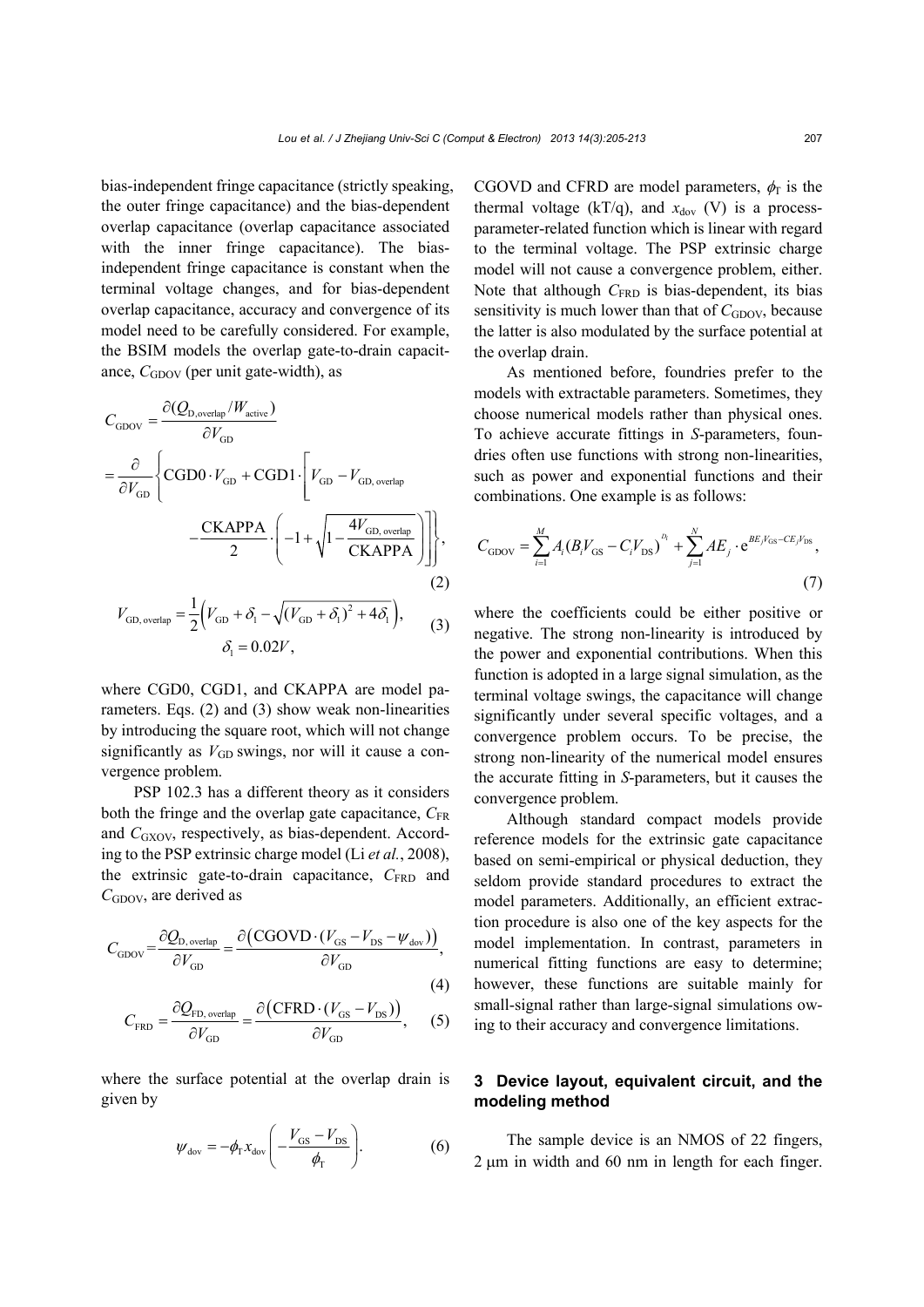The optimized layout of the cross-coupled NMOS (de Ranter *et al.*, 2002) is shown in Fig. 2. Two NMOS are placed side by side, and the drain of one NMOS is connected directly to the gate of the other. This layout avoids the wide and long interconnection between the two NMOS in an ordinary cross-coupled configuration, which lowers the parasitic capacitance. Moreover, the two NMOS are much closer to each other, providing a better process uniformity, which improves the symmetry of the cross-coupled devices.



**Fig. 2 Optimized layout of the cross-coupled NMOS (four fingers are presented for each NMOS)** 

Two-port equivalent circuits of the common source NMOS and its cross-coupled configuration are shown in Fig. 3. As shown in Fig. 3a, the gate-todrain and the gate-to-source capacitances, C<sub>GD</sub> and *C*GS, respectively, consist of the intrinsic channel capacitance as well as the extrinsic capacitance, *C*GDEX and *C*GSEX. *C*GDEX and *C*GSEX are divided into components including overlap gate-to-drain, gate-tosource, and gate-to-bulk capacitors,  $C_{\text{GDOV}}$ ,  $C_{\text{GSOV}}$ , and *C*<sub>GBOV</sub>, respectively, as well as fringe capacitors at drain and source,  $C_{FRD}$  and  $C_{FRS}$ , respectively. A model is established with PSP 102.3 for this sample NMOS. In Fig. 3b, two NMOS are cross-coupled connected, and the admittances  $Y_{P}$ ,  $Y_{N}$ , and  $Y_{X}$  refer to the interconnection parasitics at two ports of the NMOS and across them, respectively.

## **3.1 PSP charge model extraction**

The PSP charge model is surface-potential-based, and characterizes the extrinsic capacitance as a supplement to capacitance-voltage (C-V) response of the intrinsic channel. Assuming the sample NMOS has symmetric drain and source, the extrinsic overlap and fringe capacitance on both sides are considered the

same, which are characterized by parameter CGOV and CFR, respectively. For the symmetrical device, the parameters CGOVD in Eq. (4) and CFRD in Eq. (5) can be replaced with CGOV and CFR, respectively, which simplifies the extraction procedure. Subsequently, four charge model parameters are involved in modeling for the extrinsic capacitance, COX, CGOV, CGBOV, and CFR, which are listed in Table 1 (Li *et al*., 2008).



**Fig. 3 Schematic of a common-source sample NMOS (a) and its cross-coupled configuration (b)** 

**Table 1 PSP 102.3 charge model parameters used in this work** 

| Parameter   | Description                                       |
|-------------|---------------------------------------------------|
| COX         | Oxide capacitance for the intrinsic channel       |
| <b>CGOV</b> | Oxide capacitance for the gate-drain/source       |
|             | overlap                                           |
|             | CGBOV Oxide capacitance for the gate-bulk overlap |
| <b>CFR</b>  | Outer fringe capacitance                          |
|             |                                                   |

As shown in Fig. 3a,  $C_{GD}$  and  $C_{GS}$  can be extracted with imaginary parts of  $Y_{11}$  and  $Y_{12}$ , as follows (Kwon *et al.*, 2002):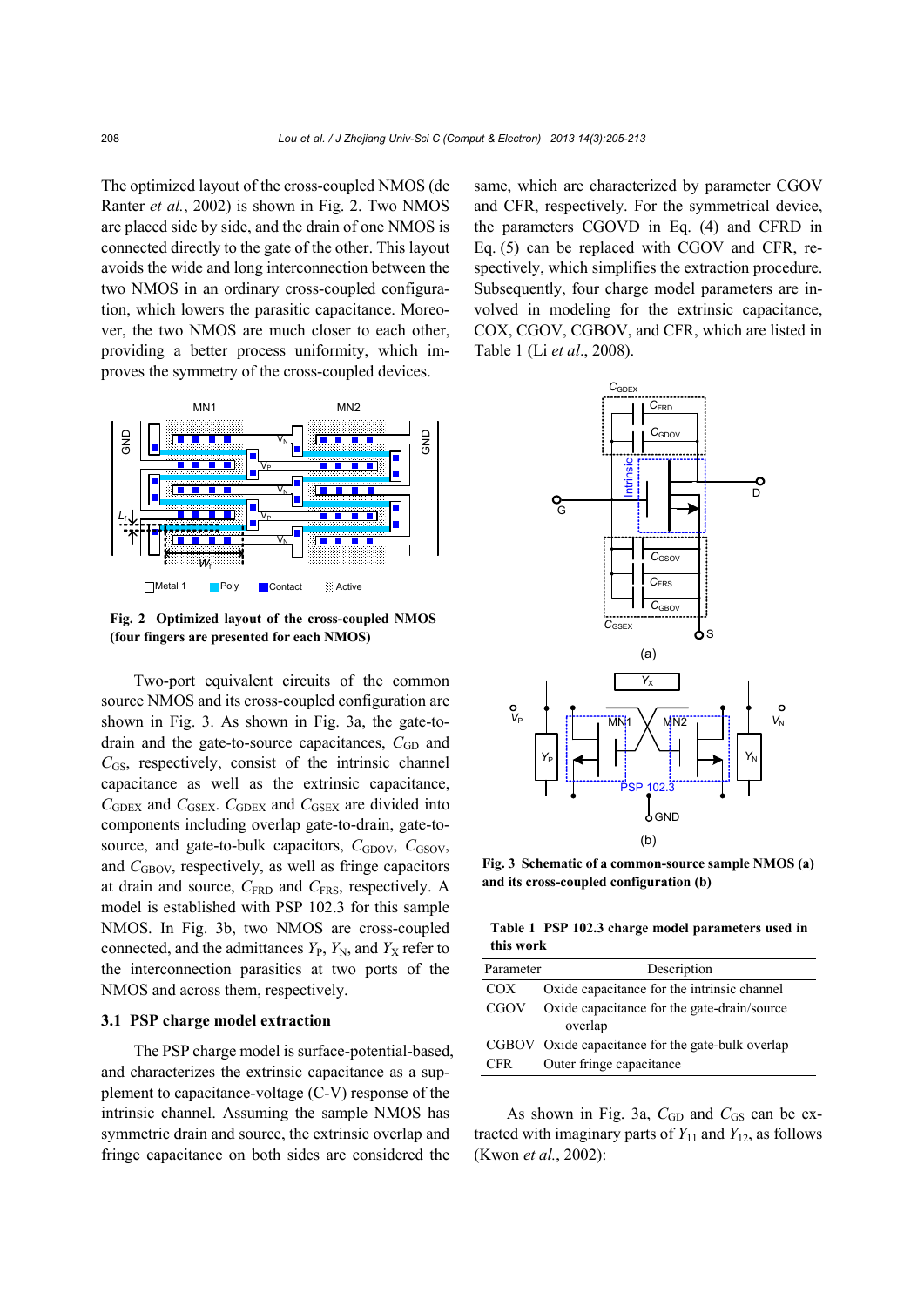$$
C_{GD} = -\operatorname{Im}[Y_{12}]/\omega,\tag{8}
$$

$$
C_{GS} = (\text{Im}[Y_{11}] + \text{Im}[Y_{12}])/\omega, \tag{9}
$$

$$
C_{GG} = C_{GD} + C_{GS} = \text{Im}[Y_{11}]/\omega,
$$
 (10)

where  $\omega$  refers to the frequency. Thus,  $C_{GD}(V_G, V_D)$  is obtained from *Y*-parameters at a specified frequency using Eq. (8). The total gate capacitance  $C_{GG}$  is the sum of  $C_{GD}$  and  $C_{GS}$ ; therefore,  $C_{GG}(V_G)$  is obtained from *Y*-parameters at a specified frequency while  $V<sub>D</sub>=0$  from Eq. (10). The *Y*-parameters are derived from measured *S*-parameters. Hence, the charge model extraction flow is as follows:

1. Optimize COX and CFR to fit on curve  $C_{GG}(V_G)$  at  $V_D=0$ .

2. Extract intrinsic parameters following the PSP standard procedure.

3. Optimize CGOV, CFR, and CGBOV to fit on curve  $C_{GD}(V_G, V_D)$ .

4. Optimize CGBOV to fit on curve  $C_{GG}(V_G)$ .

In Step 1, as the bias sensitivity of  $C_{\text{FRD}}$  is much lower than that of  $C_{\text{GDOV}}$ ,  $C_{\text{FRD}}$  is considered as biasindependent when initializing the extraction.

Step 2 is important as it ensures that the intrinsic capacitance (also bias-dependent) is taken into account before extracting the extrinsic capacitance parameters from the total gate-to-drain capacitance. PSP derives intrinsic capacitance from COX and other process parameters related to doping and oxide thickness. According to the standard PSP extraction procedure, the parameter COX is extracted from the  $C_{GG}$  curve of an extra device with a long and wide channel by C-V measurement. Here, COX is extracted directly from the C<sub>GG</sub> curve of the sample device by *S*-parameters measurement, which avoids process variations and errors introduced by two separated measurements of the extra device and the sample. This may improve the intrinsic capacitance extraction and *C*<sub>GG</sub> fitting; however, without Steps 3 and 4, the extrinsic gate capacitance cannot be extracted and *C<sub>GD</sub>* cannot be characterized.

#### **3.2 Interconnection modeling**

Interconnection parasitics are normally evaluated by the post-layout parasitics extraction, and modeled using a series of distributed resistor/ inductor/capacitor (R/L/C) segments as shown in Fig. 4a. This large number of R/L/C segments will significantly slow down the post-layout simulation. Besides, the normal post-layout extraction can hardly evaluate interconnection accurately since the MOS layout is optimized, especially when the frequency is high. The vector fitting method, however, models the parasitics with a simple serial/parallel R/L/C network, which improves the simulation accuracy and efficiency. Although this method is numerical, it provides excellent fitting capability and adaptability for fast modeling of a passive device.



**Fig. 4 Interconnection equivalent circuits synthesized by post-layout parasitic parameters extraction (a) and by vector fitting (b)** 

In (b), branches A and B are for adjusting poles. The more the branches added, the more the poles adopted, and the better the fitting obtained at higher frequency

Vector fitting is based on rational function approximation (Gustavsen and Semlyen, 1999). It introduces poles with different R/L/C branches and fits the transfer function  $H(s)$  of the target admittance or impedance. In Fig. 4b, each branch A introduces one real pole, while each branch B introduces a pair of complex conjugate poles. Generally, branch A is sufficient for passive parasitics modeling, as this parasitics will have less fluctuation. The number of poles, or in other words, the number of branch A, is determined by the fitting accuracy. Branch B, however, is more capable of handling the fluctuation in device frequency response, and is more likely to be used in complex devices such as a transformer. The vector fitting is a numerical method, which sometimes causes the R/L/C value extracted to be negative; however, it will not cause a stability or a convergence problem.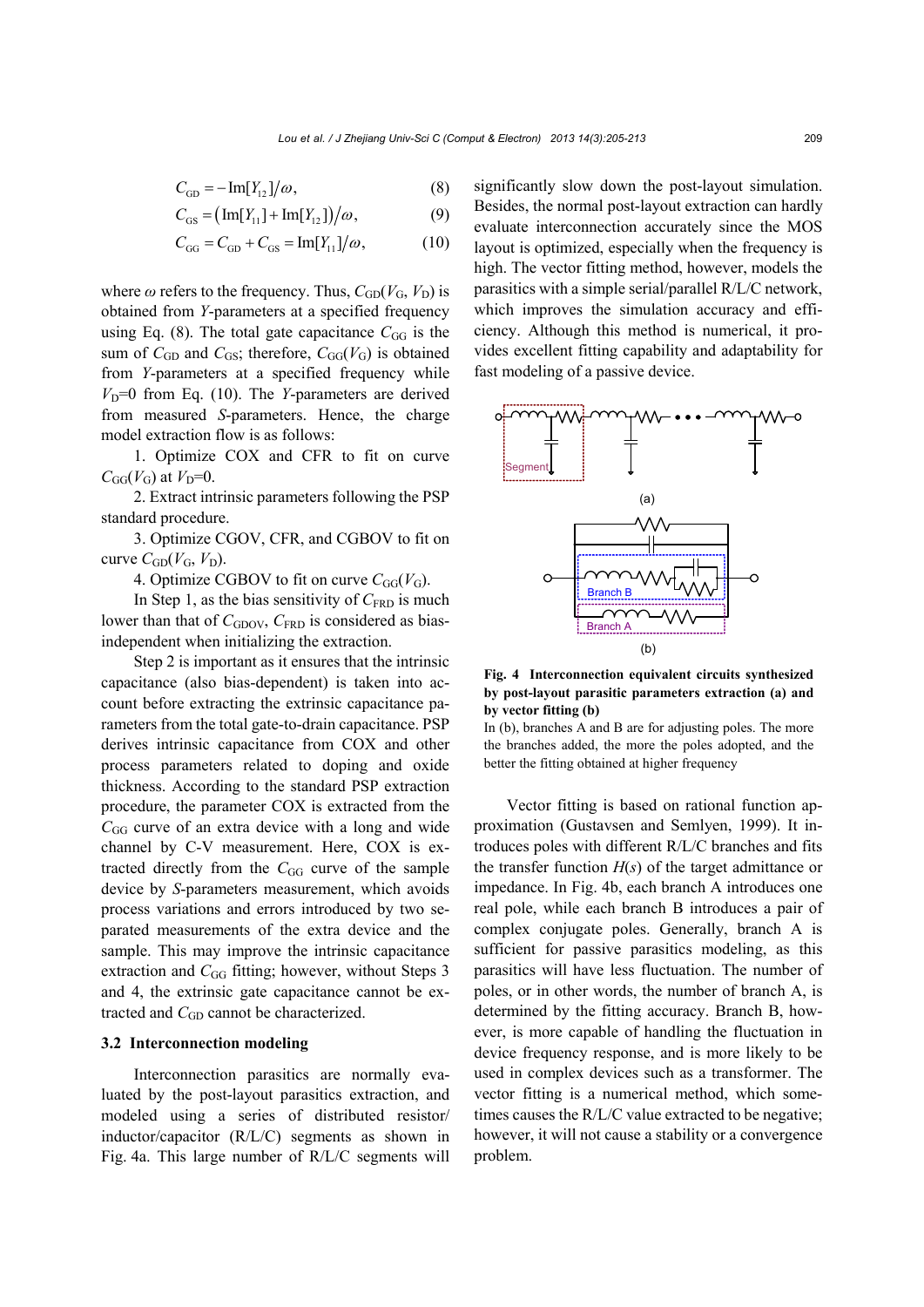Before extraction, the number of poles is determined according to the concerned frequency range. More poles mean that more of branches A and B are needed, which provides the capability fitting up to a higher operation frequency with certain accuracy. As observed from the structure symmetry shown in Fig. 3b, the terminal parasitic admittances,  $Y_P$  and  $Y_N$ , are considered identical. Subsequently, the interconnection parasitic admittances,  $Y_{P}$ ,  $Y_{N}$ , and  $Y_{X}$ , are derived from interconnection *Y*-parameters as follows:

$$
Y_{\rm p} = Y_{\rm N} = Y_{\rm interconnect.11} + Y_{\rm interconnect.12},\tag{11}
$$

$$
Y_{\rm X} = -Y_{\rm interconnect.12}.\tag{12}
$$

In Fig. 5, each part of the admittance is synthesized into a specific lumped R/L/C network in Fig. 4b, which is with four branches A and without branch B. Finally, the values of R, L, and C in the network can be determined by the vector fitting algorithm (Gustavsen and Semlyen, 1999).



**Fig. 5 Interconnect admittance synthesized into a specific lumped R/L/C network by vector fitting**

#### **4 Experimental results**

The sample NMOS and layout-optimized crosscoupled pair are fabricated in a 65-nm CMOS process with a ground-signal-ground (GSG) test structure. Two-port *S*-parameters of the sample NMOS are measured on-wafer up to 40 GHz, then de-embedded by subtracting *Y*-parameters of the open GSG test structure and translated into  $C_{GG}(V_G)$  and  $C_{GD}(V_G, V_D)$ curves to extract the PSP charge model. Fig. 6 shows the fitting results of  $C_{GG}(V_G)$  and  $C_{GD}(V_G, V_D)$  curves at 1 GHz when charge model parameters are obtained, and then compares the situations with or without the extrinsic charge model. As shown in Fig. 6a, COX is well extracted directly from  $C_{GG}(V_G)$  of the sample NMOS based on *S*-parameters measurement, and in Fig. 6b, the bias-dependent gate-to-drain capacitance is well characterized by the PSP charge model. Simulation results without the PSP extrinsic charge model is also shown in Fig. 6. As the parameters CGOV, CFR, and CGBOV are set to zero,  $C_{GG}(V_G)$ and  $C_{GD}(V_G, V_D)$  drop by about  $5 \times 10^{-15}$  F. This capacitance drop indicates that the extrinsic capacitance has a great impact on the device performance at the RF range, and the extraction of the intrinsic capacitance parameter COX will be influenced. Except for the capacitance drop, the  $C_{GD}(V_G, V_D)$  pattern in Fig. 6b shrinks (more obviously at the low  $V_G$  end) without the extrinsic charge model, indicating that the capacitance sensitivity to bias is lower. This is because only the intrinsic capacitance is activated, which contributes insufficient bias-dependent capacitance without extrinsic capacitance modeled by the PSP extrinsic charge model.

*S*-parameters of the cross-coupled NMOS is measured at the zero-biased condition, then converted into *Y*-parameter and de-embedded with *Y*-parameters of the open GSG PAD structure. These de-embedded *Y*-parameters include the admittance introduced by NMOS, which need to be subtracted before extracting interconnection parasitic admittance, *Y*<sub>interconnect</sub> in Eqs. (11) and (12). After subtracting the NMOSintroduced admittance, these *Y*-parameters are converted to three separated sets of admittance curves,  $Y_{\text{P}}$ ,  $Y_N$ , and  $Y_X$ , with Eqs. (11) and (12) for extracting parasitics of the interconnection using vector fitting. The extracted values of the parameters in Fig. 5 are listed in Table 2, and the fitting results are shown in Fig. 7. Although there are negative R/L/C values, the lumped network is stable and works well with the MOS model without the convergence problem.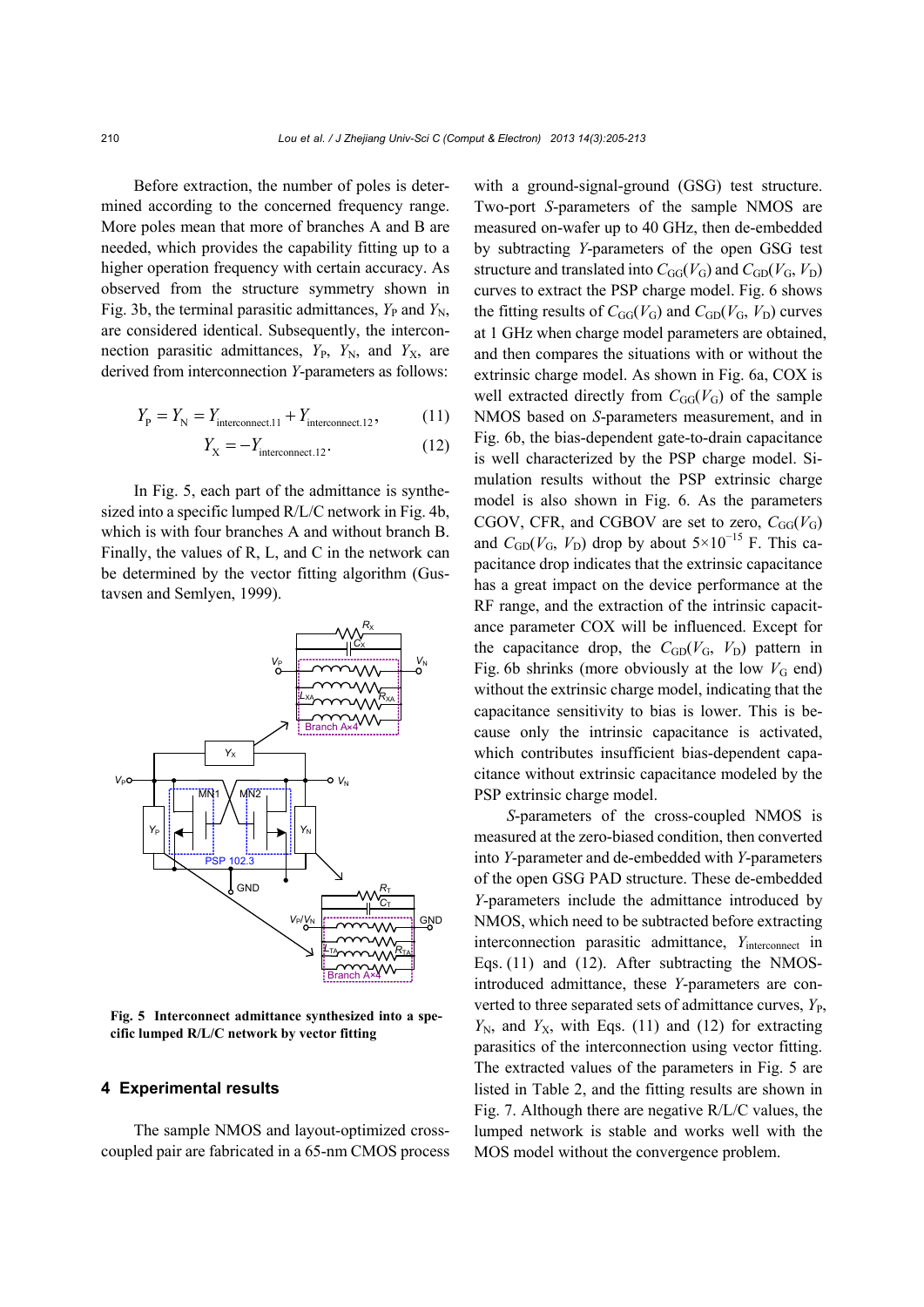

**Fig. 6 Fitting results of MOS capacitance at 1 GHz after PSP charge model parameters are extracted, compared** with simulation without the PSP extrinsic charge (EC) model: (a)  $C_{GG}(V_G)$ ; (b)  $C_{GD}(V_G, V_D)$ 

**Table 2 Resistor/inductor/capacitor parameters extracted by vector fitting** 

|                    | Parameter                | Value                   |
|--------------------|--------------------------|-------------------------|
|                    | $R_{\rm T}(\Omega)$      | 45.251                  |
|                    | $R_{\text{TA1}}(\Omega)$ | $-53.77$                |
|                    | $R_{\text{TA2}}(\Omega)$ | $-285.76$               |
|                    | $R_{\text{TA}3}(\Omega)$ | 142710                  |
|                    | $R_{\text{TA4}}(\Omega)$ | $-118880$               |
| $Y_{P}$ or $Y_{N}$ | $C_{\rm T}$ (F)          | $30.71\times10^{-15}$   |
|                    | $L_{\text{TA1}}$ (H)     | $-35.666\times10^{-15}$ |
|                    | $L_{TA2}$ (H)            | $-669.68\times10^{-15}$ |
|                    | $L_{TA3}$ (H)            | $50.502\times10^{-6}$   |
|                    | $L_{TA4}$ (H)            | $-102.71\times10^{-6}$  |
|                    | $R_{\rm X}(\Omega)$      | 8.546                   |
|                    | $R_{\text{XA1}}(\Omega)$ | $-8.453$                |
|                    | $R_{X_A2}(\Omega)$       | 775.51                  |
|                    | $R_{\text{XA3}}(\Omega)$ | $-426570$               |
|                    | $R_{\text{XA4}}(\Omega)$ | 428640                  |
| $Y_{\rm X}$        | $C_{\rm X}$ (F)          | $-23.758\times10^{-15}$ |
|                    | $L_{\text{XA1}}$ (H)     | $-2.041\times10^{-12}$  |
|                    | $L_{X_A2}$ (H)           | $1.832\times10^{-9}$    |
|                    | $L_{\text{XA3}}$ (H)     | $-45.418\times10^{-6}$  |
|                    | $L_{XAA}$ (H)            | $608.09\times10^{-6}$   |



**Fig. 7 Fitting results of the interconnect parasitics by**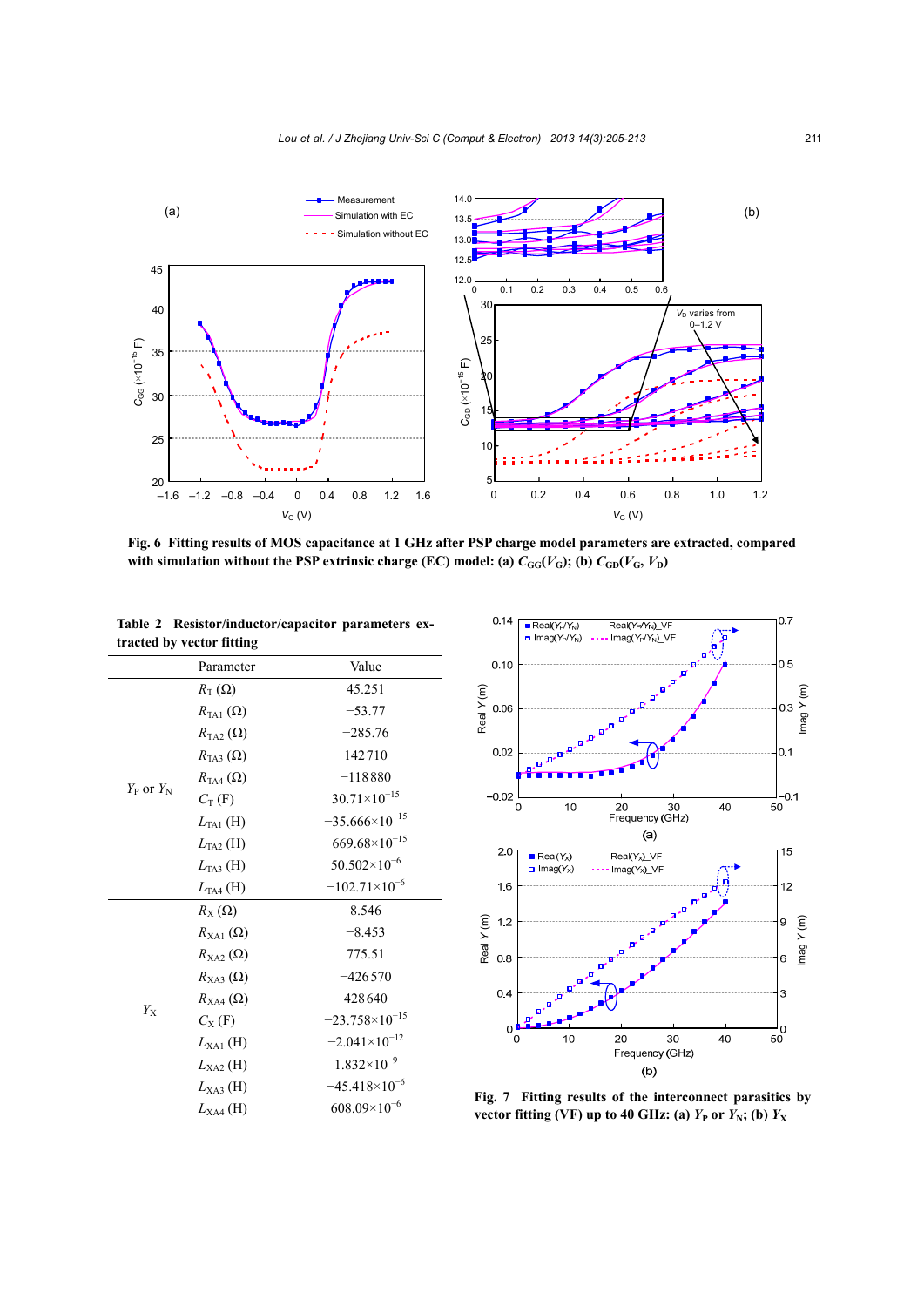An NMOS-only LC VCO adopting a bonding wire inductor is fabricated to validate the model (Fig. 8). Fundamental outputs of the VCO are eliminated to avoid the extra bias-dependent capacitance introduced by the buffer. Oscillation signal is exported from the second harmonic node to alleviate the capacitance load introduced by the printed circuit board (PCB) test board. The bonding wire inductance is extracted in a high frequency structure simulator (HFSS). Simulation efficiency and convergence for both the process design kit (PDK) reference (BSIM3v3 intrinsic core with a numerical-functionbased extrinsic gate capacitance model) and the proposed model (PSP 102.3 intrinsic core with the PSP charge model for the extrinsic gate capacitance) are evaluated with the pre-layout PSS simulation, which excludes the interconnection parasitics. Besides, the same junction capacitance model is used for both the reference and the proposed models. Simulation time at different  $V_{\text{DD}}$ , which is the mean value of 10 simulations, and the average simulation time totally consumed at different  $V_{\text{DD}}$  are shown in Fig. 9. The reference model suffers from a convergence problem when  $V_{\text{DD}}$  equals 0.7 or 0.8 V. Discarding the non-convergence situations, the average simulation times at different  $V_{\text{DD}}$  are 1.612 and 0.636 s for the reference and the proposed models, respectively, with the efficiency enhancement up to 60.5%.



**Fig. 8 Schematic of the NMOS-only voltage controlled oscillator (VCO) where signal is exported from the 2nd** harmonic node while  $V_{\text{DD}}$  is used to tune the output **frequency (a) and the test board for the VCO (b)** 



**Fig. 9 Comparison of the simulation time between the reference PDK model and the proposed model in the pre-layout periodic-stead-state (PSS) simulation**  Simulation time of the reference model approaches infinity at  $V_{\text{DD}}$ =0.7 or 0.8 V. This means the reference model suffers from the convergence problem, and the values at these points are discarded when calculating the average time. Simulation runs on a workstation of Xeon 1.86 GHz CPU and 2 GB RAM, with MMSIM710

Fig. 10 shows the VCO frequency characteristics versus tuning  $V_{\text{DD}}$  obtained from the post-layout simulation by the PDK reference model and the proposed model, and from measurement. Given the large number of post-layout parasitic capacitances and the poor convergence, the PSS simulation by the reference model is extremely slow and frequently turns to errors. Therefore, the transient simulation is adopted to calculate the oscillating frequency for the reference model instead of the PSS simulation. Results show that the proposed model is more accurate, and the relative RMS errors are 0.934% and 0.357% for the reference and proposed models, respectively, with the accuracy enhancement up to 61.8%. Moreover, the reference model performs well only at the intermediate supply region between 0.6–0.9 V. The extrinsic gate capacitance is underestimated at the higher region, while it is overestimated at the lower region by numerical functions. For further insights, this VCO operates in the voltage-limited region; and when VCO is biased in the intermediate supply region, NMOS works linearly most of the time within an oscillation period, and the numerical function (Eq. (7)) fitted with *S*-parameters characterizes the extrinsic gate capacitance well except for the convergence problem. However, as the bias goes higher or lower, non-linearity of NMOS becomes more significant, and the numerical function fails to accurately